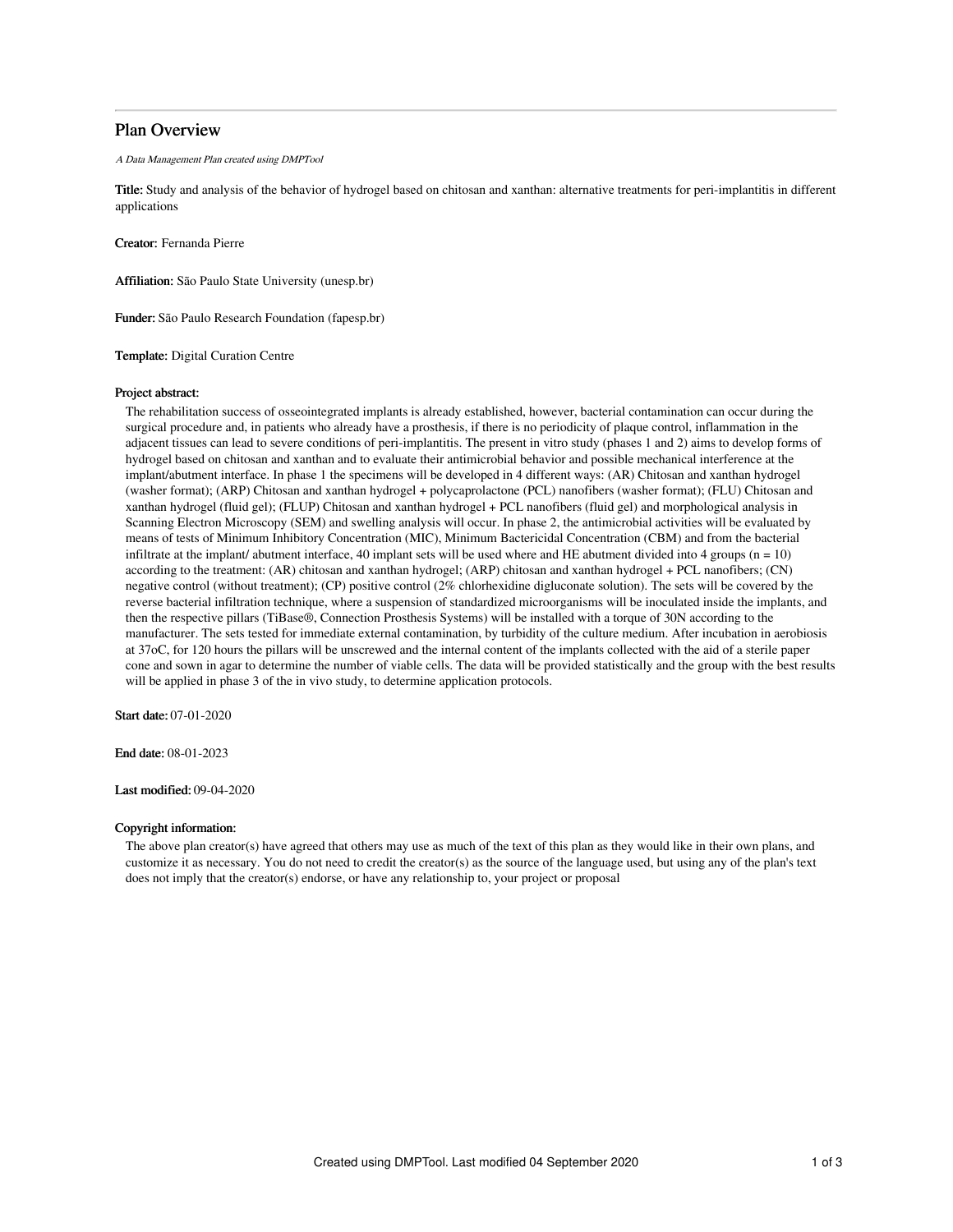# Study and analysis of the behavior of hydrogel based on chitosan and xanthan: alternative treatments for peri-implantitis in different applications

## Data Collection

## What data will you collect or create?

The data will be collected and created through in vitro laboratory analysis. The analyses quantitative data will produce numerical data that will be arranged in electronic spreadsheets and qualitative analyzes will produce textual and image data. The volume of data will occupy a maximum of 15 GB.

#### How will the data be collected or created?

We will collect the data starting from an analysis of responses of experiments, through images, measurements and counts by a member of the research group responsible for this, previously calibrated. The collection and documentation of the data will be described initially in a laboratory notebook another member will review that to so be transferred to the electronic medium. All generated content will be described according to scientific standards for publication and will be organized and identified appropriately for future consultation.

## Documentation and Metadata

#### What documentation and metadata will accompany the data?

All data must have detailed textual reports about their capture, about the experimental conditions, method and technique used, and the identification of the researcher who performed the analyzes and data. All files and folders have defined nomenclature defined for all members of the research group and a file named "readme" will be part of the set documentation containing a detailed description of each item to guide future consultations

#### Ethics and Legal Compliance

#### How will you manage any ethical issues?

All stages of the research will follow ethical protocols in accordance with existing regulations.

## How will you manage copyright and Intellectual Property Rights (IP/IPR) issues?

We will deal copyright and intellectual property issues with with the members of the research group for this project, and the Unesp Innovation Agency will guide any bureaucratic and legal issues if necessary.

## Storage and Backup

#### How will the data be stored and backed up during the research?

The data will be stored with institutional access from Unesp in the cloud (Google Drive and / or institutional repository), so that everyone involved has shared access. On these platforms there is sufficient capacity for all data and backups are already preconfigured as a security measure.

#### How will you manage access and security?

All researchers involved will access the files as readers, but only the responsible researcher and coordinator will edit them.

### Selection and Preservation

#### Which data are of long-term value and should be retained, shared, and/or preserved?

Research data that may contribute to future projects and / or scientific publications.

#### What is the long-term preservation plan for the dataset?

We will store the data in the cloud (Google Drive and / or institutional repository) for 10 years.

## Data Sharing

### How will you share the data?

The data will be partially and / or fully disclosed in congresses and scientific events. With the last results analyzed, preparation and submission for publication in periodicals in the area will also be done. In addition, all data stored in the repository will have free access to the public and can be cited by third parties.

#### Are any restrictions on data sharing required?

If the research project has a potential patent application, we will restrict public sharing until completion of the patent process.

## Responsibilities and Resources

#### Who will be responsible for data management?

All integrating parties will have specific functions and will be responsible for capturing and organizing the data, however only the coordinator and responsible researcher will edit the files containing the last information.